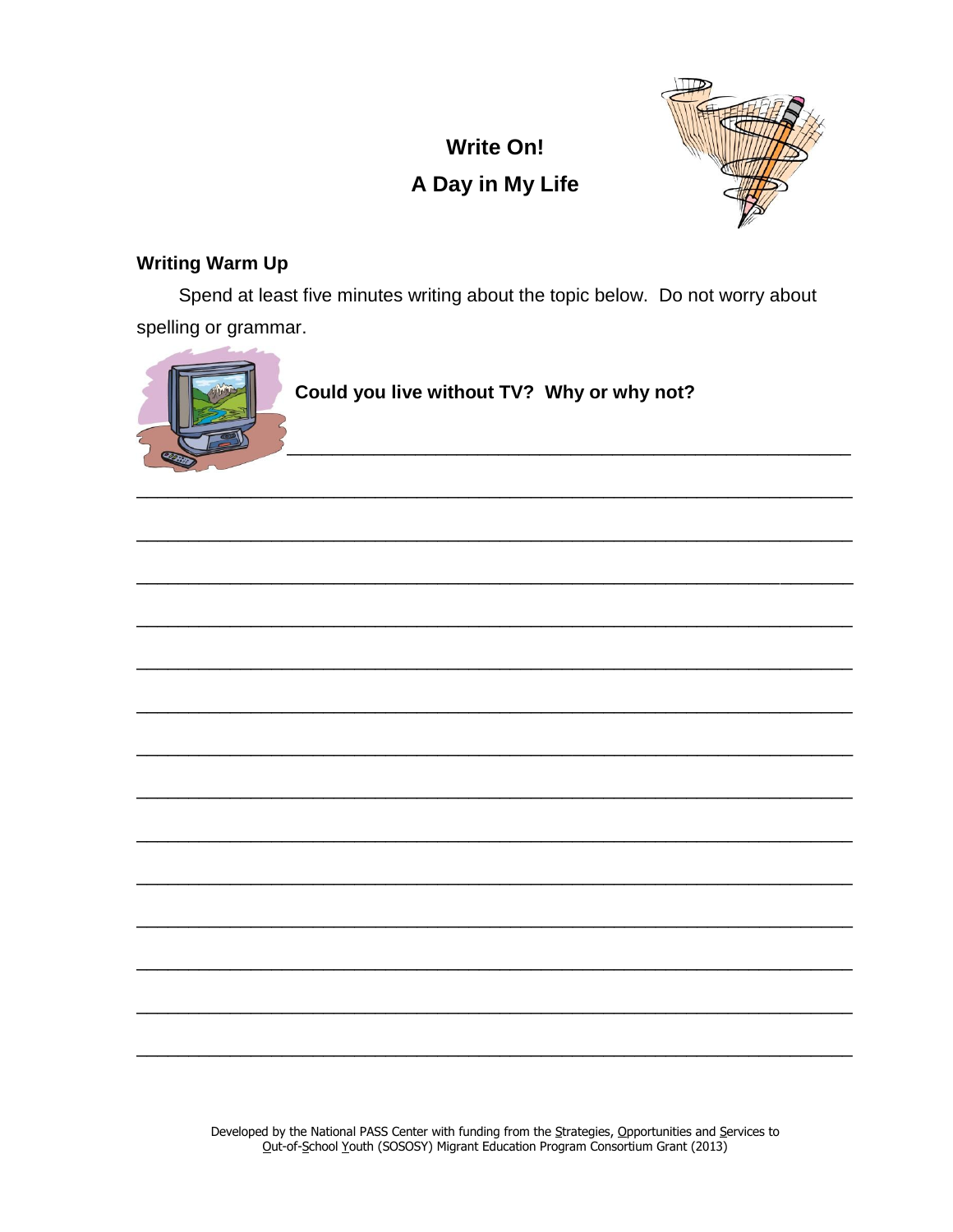### **Writing in a Journal**

Have you ever kept a **diary**? Many people think that it is an activity for teenage girls. They are wrong. It doesn't matter if you are a male or a female. It doesn't matter what age you are. Keeping a diary, also called a **journal**, is a good practice. It helps you remember important information such as the hours you worked on a specific day or the details of an event. You can also use a journal for personal thoughts, poetry, and story writing. There is no special way to keep a journal. It can be whatever you want it to be. In this lesson, you will learn how to keep a journal.

### **Brainstorming: Coming Up with Ideas**

Let's come up with some ideas for entries that you could write in a journal. Here are a few examples. Write your own ideas on the blank lines.

- the hours you work every day
- a poem
- a short story
- a list of new words you've learned
- your thoughts and dreams
- a list of places you have lived and when you were there
- a list of family members back home

| $\bullet$                                                                                                                                                                                                                                                                                                                                                                                                                                                                                    |  |  |
|----------------------------------------------------------------------------------------------------------------------------------------------------------------------------------------------------------------------------------------------------------------------------------------------------------------------------------------------------------------------------------------------------------------------------------------------------------------------------------------------|--|--|
|                                                                                                                                                                                                                                                                                                                                                                                                                                                                                              |  |  |
| $\bullet \quad \underbrace{\hspace{2.5cm}}$                                                                                                                                                                                                                                                                                                                                                                                                                                                  |  |  |
|                                                                                                                                                                                                                                                                                                                                                                                                                                                                                              |  |  |
| $\bullet$ $\underbrace{\hspace{1.5cm}}$                                                                                                                                                                                                                                                                                                                                                                                                                                                      |  |  |
|                                                                                                                                                                                                                                                                                                                                                                                                                                                                                              |  |  |
| $\bullet$                                                                                                                                                                                                                                                                                                                                                                                                                                                                                    |  |  |
|                                                                                                                                                                                                                                                                                                                                                                                                                                                                                              |  |  |
| $\bullet \quad \begin{tabular}{c} \multicolumn{3}{c} {\textbf{1}}\\ \multicolumn{3}{c} {\textbf{2}}\\ \multicolumn{3}{c} {\textbf{3}}\\ \multicolumn{3}{c} {\textbf{4}}\\ \multicolumn{3}{c} {\textbf{5}}\\ \multicolumn{3}{c} {\textbf{6}}\\ \multicolumn{3}{c} {\textbf{7}}\\ \multicolumn{3}{c} {\textbf{8}}\\ \multicolumn{3}{c} {\textbf{9}}\\ \multicolumn{3}{c} {\textbf{1}}\\ \multicolumn{3}{c} {\textbf{1}}\\ \multicolumn{3}{c} {\textbf{1}}\\ \multicolumn{3}{c} {\textbf{1}}\\$ |  |  |
|                                                                                                                                                                                                                                                                                                                                                                                                                                                                                              |  |  |
|                                                                                                                                                                                                                                                                                                                                                                                                                                                                                              |  |  |
|                                                                                                                                                                                                                                                                                                                                                                                                                                                                                              |  |  |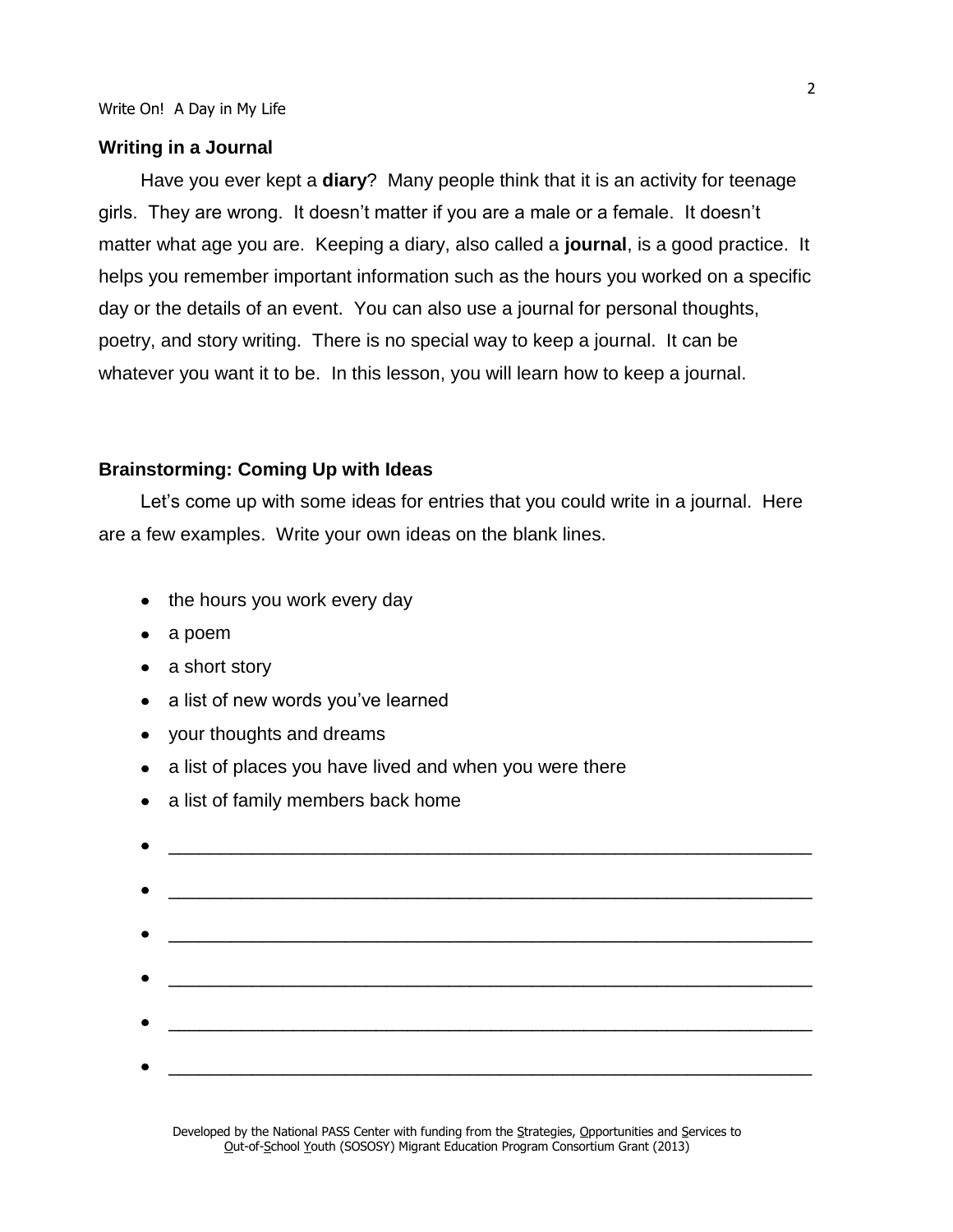## **Writing in** *Your* **Journal**

When you write in your journal, it is a good idea to put the date at the beginning

of each entry. You do not have to worry about grammar or spelling. You can keep lists. You can write sentences. You can add pictures. Keeping a journal can be fun. Let's look at a couple of sample entries.



### **Sample Number One**

May 25, 2013

I was busy at work today. I got there at 6:05. After I fed the animals, I cleaned the barn. Then we had to plow the south field and plant corn. I drove the tractor to the field. Raul came later and picked me up. Farmer White told us to leave the tractor there because he wanted to use it tomorrow in the next field over. I went home for lunch from noon to 2:00. When I went back to work I fixed the fence and the gate. I went to the store to buy screws and nuts. I did not get home until 7:00 tonight.

### **Sample Number Two**

Sept. 14

Today I saw a very interesting plant on the edge of the field. I am not sure what kind it was. It was growing up the side of a tree like a vine. I also noticed that it was crawling along the ground. It was a pretty green and had three leaves. The first leaf was alone and the other two leaves were on each side. It also had white berries. I almost touched it, but a spider scared me away.



(Do you know what this plant is? Poison ivy – do not touch!)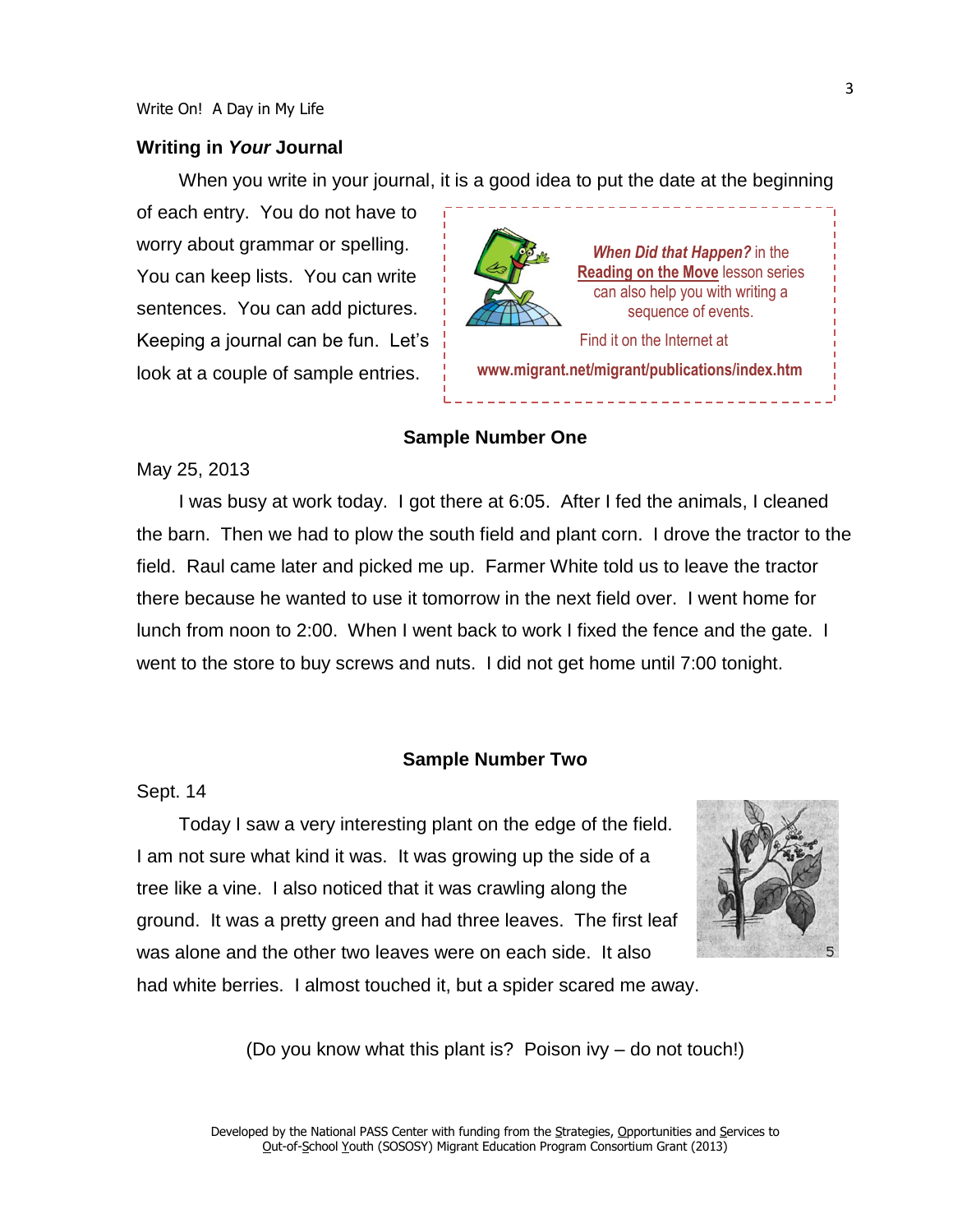## **Your Turn**

Write a journal entry based on the following story. Pretend you are either Roberto or Ana. Remember that you do not have to worry about spelling or grammar.

It was Tuesday, July 4th. Roberto's alarm went off at 6:00. He woke his sister, Ana. He took a shower, got dressed, ate breakfast, and went to the farm. He and Ana arrived at the farm by 7:00. Roberto milked the cows. Ana fed the calves. Roberto mowed the lawns. Ana weeded the flowers. Roberto replaced a wood step that was cracked. Ana stacked hay in the horse barn. Roberto cleaned the horse barn. Ana washed and brushed three horses. At noon, Roberto and Ana returned home for lunch. Because it was a holiday, they did not have to go back to work. They had a picnic with their family and went to the park to watch the fireworks at 11:00 that night.

\_\_\_\_\_\_\_\_\_\_\_\_\_\_\_\_\_\_\_\_\_\_\_\_\_\_\_\_\_\_\_\_\_\_\_\_\_\_\_\_\_\_\_\_\_\_\_\_\_\_\_\_\_\_\_\_\_\_\_\_\_\_\_\_\_\_\_\_\_

|  | <b>Remember:</b>                                                                              |
|--|-----------------------------------------------------------------------------------------------|
|  | It doesn't matter if<br>you write sentences<br>or just a list. Include<br>information that is |
|  | important to you.                                                                             |

Good Job!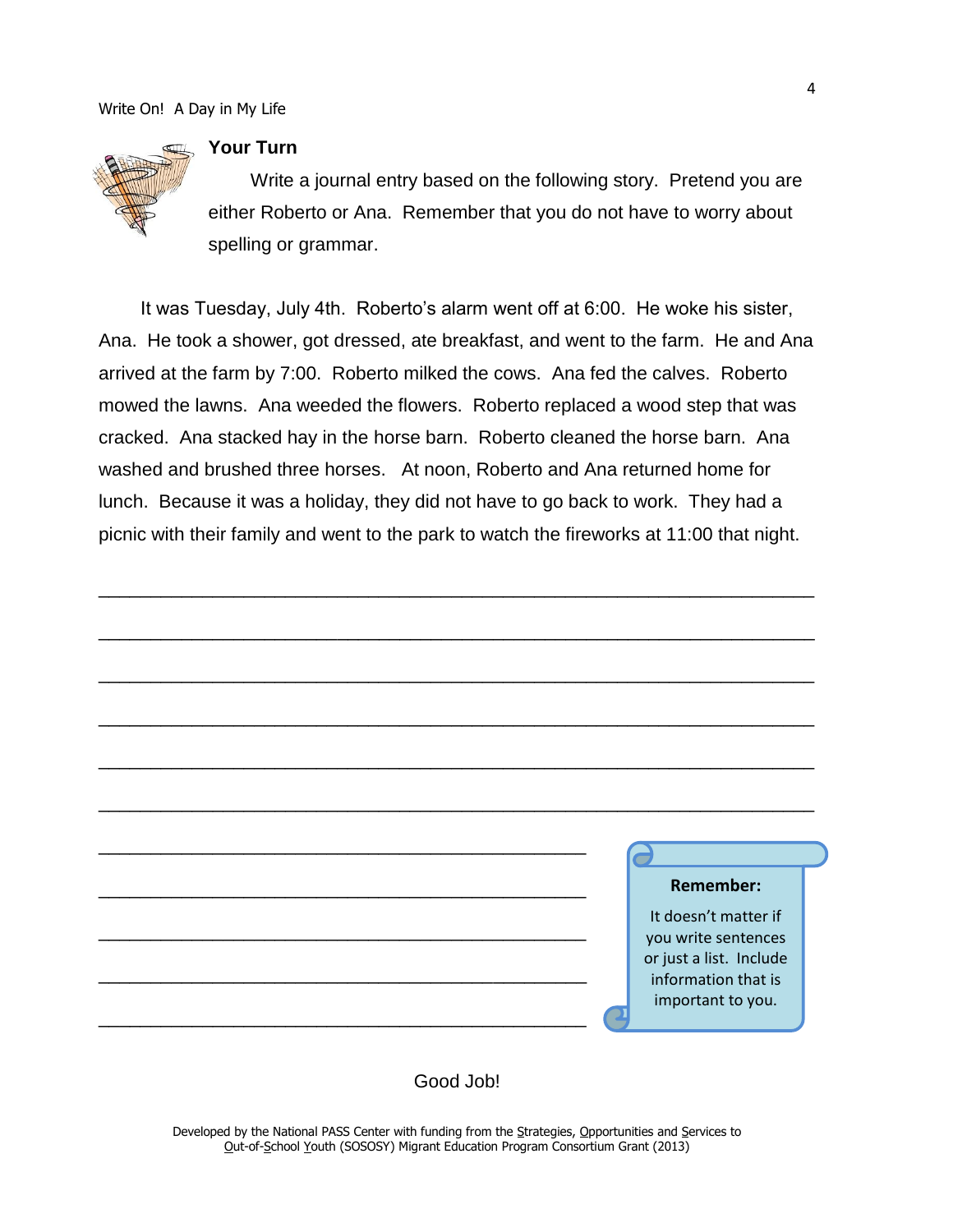

# **Your Turn**

You don't have to use a journal just for work notes. You can also use it to record your thoughts or dreams. Finish the following sentence and then write for at least five minutes about the topic.

My perfect day would be…

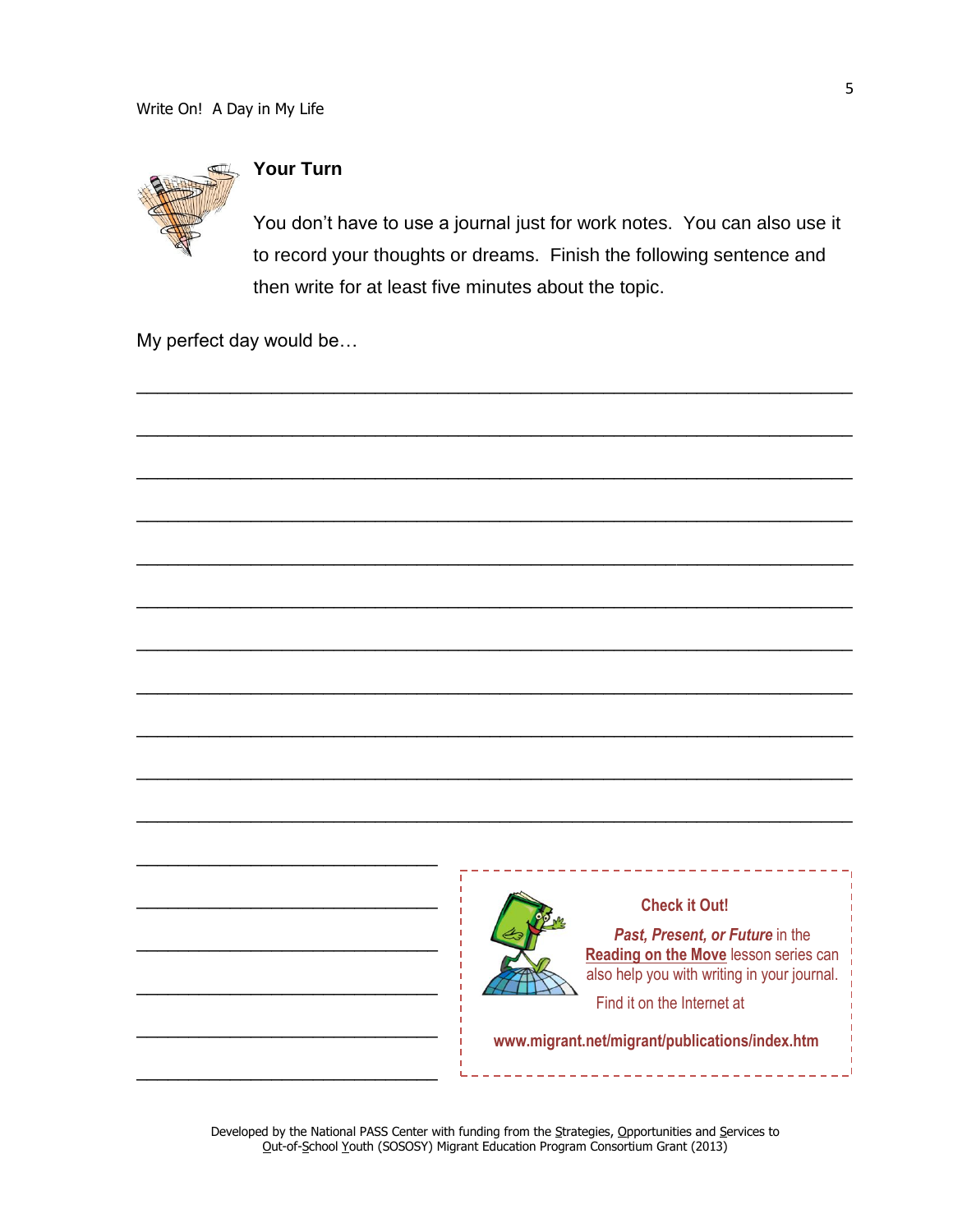

# **Finishing Up**

Now you choose the topic. Spend at least five minutes writing about anything you think is important. Do not worry about spelling or grammar.

**Remember:** A journal can be anything you want it to be.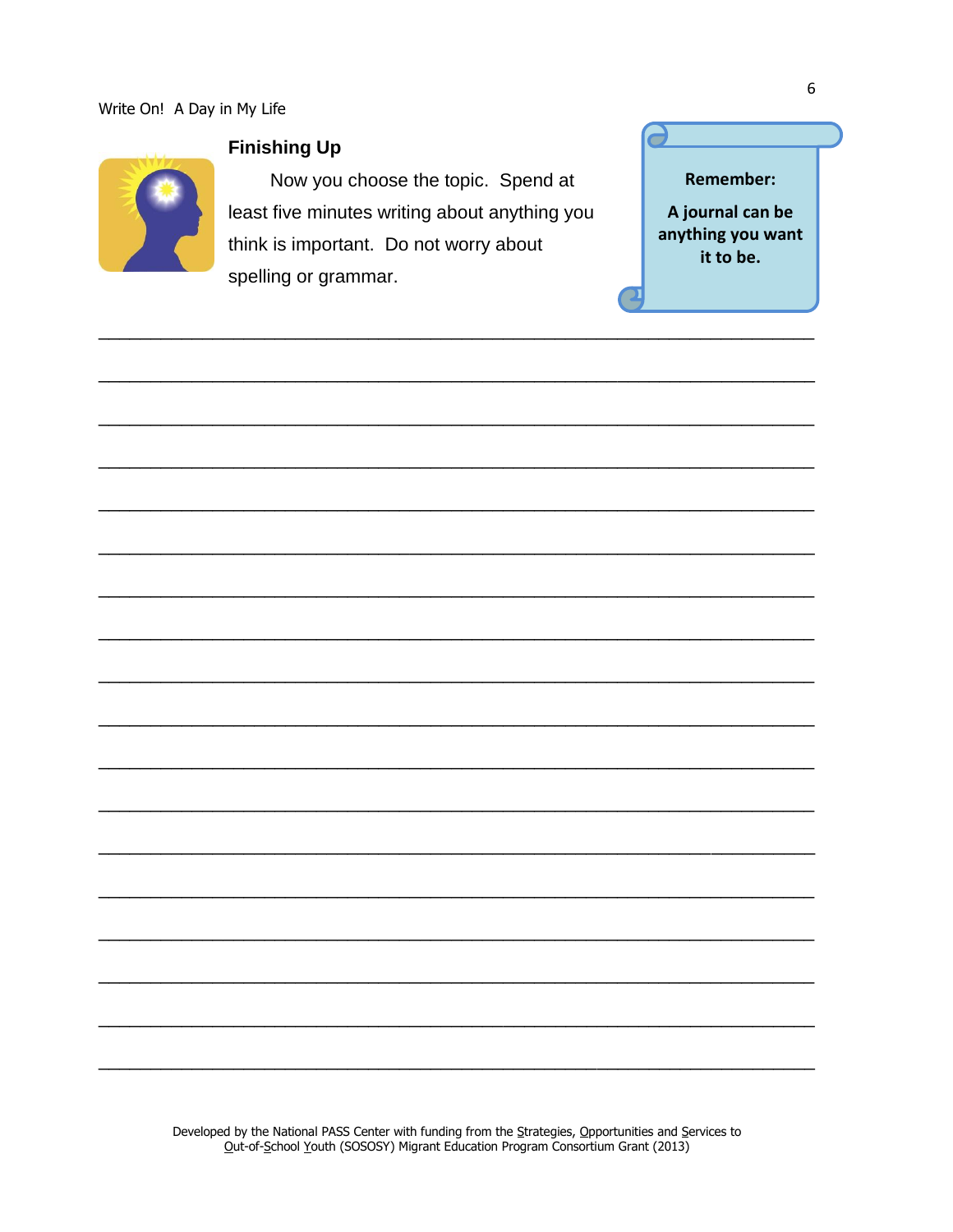| Write On! A Day in My Life |  |  |
|----------------------------|--|--|
|----------------------------|--|--|

 $\overline{\phantom{a}}$  $\overline{\phantom{0}}$